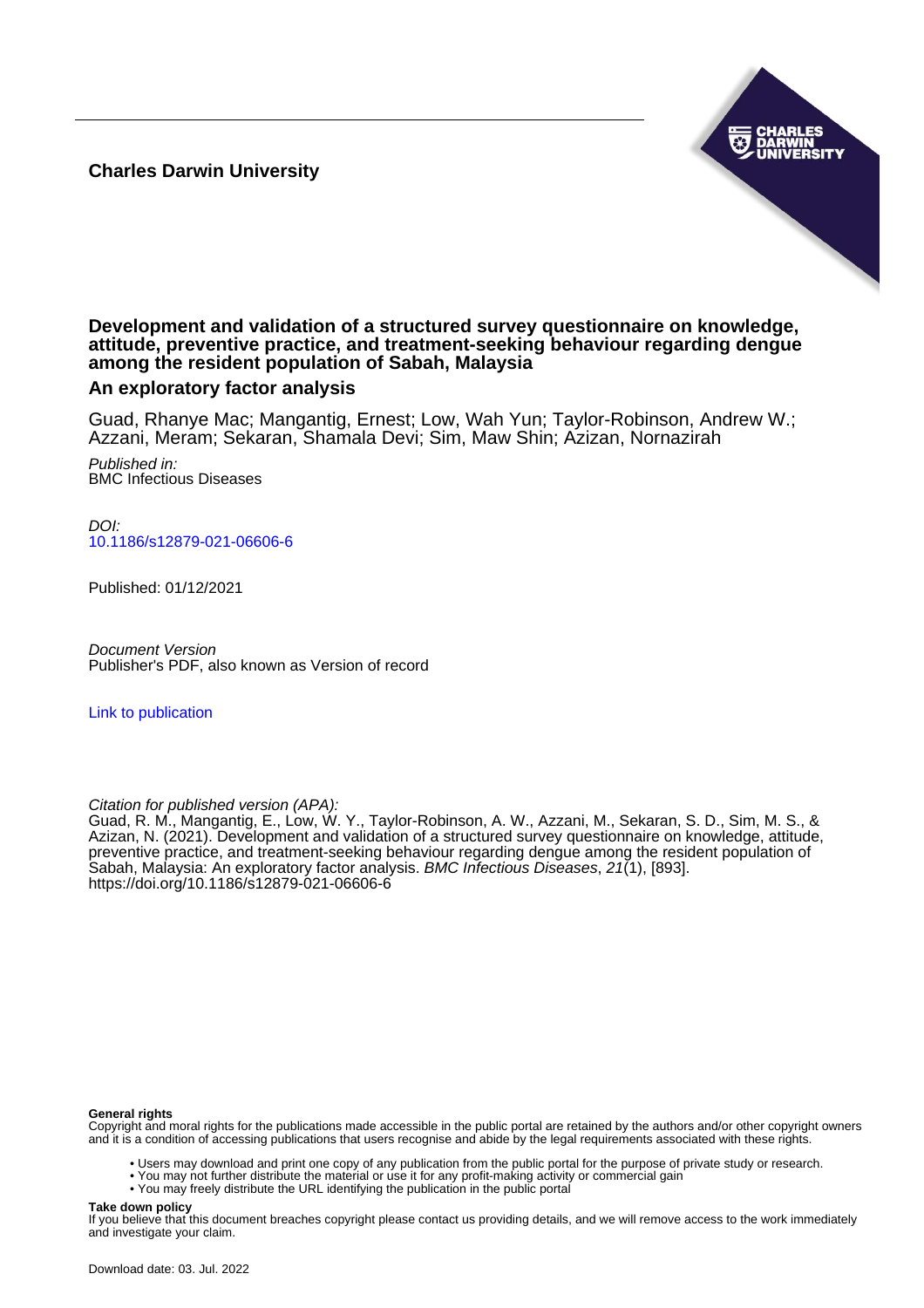# **RESEARCH ARTICLE**

**Open Access**



Development and validation of a structured survey questionnaire on knowledge, attitude, preventive practice, and treatment-seeking behaviour regarding dengue among the resident population of Sabah, Malaysia: an exploratory factor analysis

Rhanye Mac Guad<sup>1,2\*</sup><sup>®</sup>[,](http://orcid.org/0000-0003-2453-3760) Ernest Mangantig<sup>3</sup>, Wah Yun Low<sup>4,5</sup>, Andrew W. Taylor-Robinson<sup>6,7,8</sup>, Meram Azzani<sup>9</sup>, Shamala Devi Sekaran<sup>10</sup>, Maw Shin Sim<sup>1</sup> and Nornazirah Azizan<sup>11\*</sup>

# **Abstract**

**Background:** Several studies have reported a signifcant association of knowledge, attitude and preventive practice (KAP) regarding dengue infection among community's resident in endemic areas. In this study we aimed to assess and develop a reliable and valid KAP survey on the subject of dengue that is suitable for the resident population of Sabah, Malaysia.

Methods: A community-based cross-sectional study was conducted from October 2019 to February 2020 involving 468 respondents. Information on the socio-demographic characteristics of the participants (six items), their KAP (44, 15 and 18 items on knowledge, attitude and practice, respectively) and treatment-seeking behaviour (fve items) towards dengue was collected using a structured questionnaire. Data analysis was performed using SPSS and R software in the R Studio environment. The knowledge section was analysed by two-parameter logistic item response theory (2-PL IRT) using ltm package. The construct validity and reliability of items for sections on attitude, practice and treatment-seeking behaviour were analysed using psy package.

**Results:** For the knowledge section, only 70.5% (31/44) of items were within or close to the parameter acceptable range of −3 to +3 of difficulty. In terms of discrimination, 65.9% (29/44) of items were within or close to the acceptable range of 0.35 to 2.5, and 24 items (54.5%) failed to fit the 2-PL IRT model (P<0.05) after assessing by goodnessof-ft analysis. Only eight items were reliable and retained in the attitude section with a Kaiser–Meyer–Olkin (KMO) test value of > 0.7, while based on the communalities, 11 items in the attitude section were excluded due to very low h2, factor loading values and low correlation with the total (<0.5). The practice section was found suitable for factor

<sup>11</sup> Department of Pathobiology and Medical Diagnostic, Faculty of Medicine and Health Science, Universiti Malaysia Sabah, 88400 Kota Kinabalu, Malaysia

Full list of author information is available at the end of the article



© The Author(s) 2021. **Open Access** This article is licensed under a Creative Commons Attribution 4.0 International License, which permits use, sharing, adaptation, distribution and reproduction in any medium or format, as long as you give appropriate credit to the original author(s) and the source, provide a link to the Creative Commons licence, and indicate if changes were made. The images or other third party material in this article are included in the article's Creative Commons licence, unless indicated otherwise in a credit line to the material. If material is not included in the article's Creative Commons licence and your intended use is not permitted by statutory regulation or exceeds the permitted use, you will need to obtain permission directly from the copyright holder. To view a copy of this licence, visit [http://creativecommons.org/licenses/by/4.0/.](http://creativecommons.org/licenses/by/4.0/) The Creative Commons Public Domain Dedication waiver ([http://creativeco](http://creativecommons.org/publicdomain/zero/1.0/) [mmons.org/publicdomain/zero/1.0/](http://creativecommons.org/publicdomain/zero/1.0/)) applies to the data made available in this article, unless otherwise stated in a credit line to the data.

<sup>\*</sup>Correspondence: rhanye@ums.edu.my; nazirah@ums.edu.my

<sup>&</sup>lt;sup>1</sup> Department of Pharmaceutical Life Sciences, Faculty of Pharmacy,

Universiti Malaya, 50603 Kuala Lumpur, Malaysia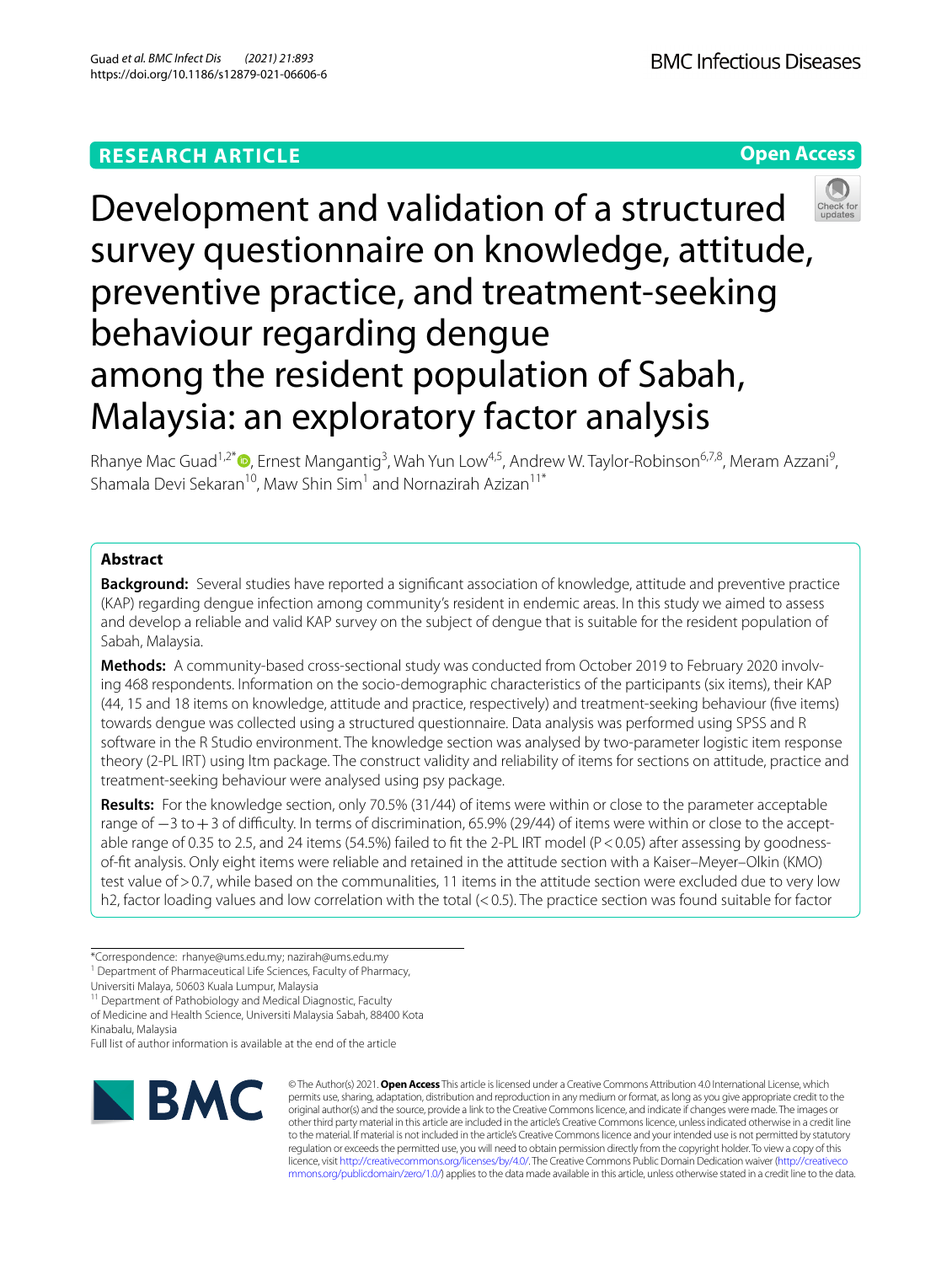analysis because the KMO value was>0.7. The communalities of the practice section showed that seven items had low h2 values (<0.3), which were therefore excluded from further analysis, and only 11 items were retained.

**Conclusions:** The KAP items retained in the fnal version of the survey were reliable and valid to be use as a question‑ naire reference when conducting future similar studies among the population of Sabah.

**Keywords:** Knowledge, Attitude, Practice, Dengue, Survey, Validation, Sabah Malaysia

### **Background**

Dengue, a mosquito-borne viral disease of humans, is becoming a major global public health concern and socioeconomic burden, especially in tropical and subtropical countries because of the increasingly high incidence of infection [[1\]](#page-10-0). This includes the Southeast Asian nation of Malaysia that occupies parts of the Malay Peninsula and the island of Borneo. In this country of 32 million people there has been a recent steep rise in the number of dengue cases reported annually, from 46,171 in 2010 to 8[3](#page-10-2),849 in 2017  $[2, 3]$  $[2, 3]$ . The largest ever outbreak was reported in 2014, with 108,698 confrmed cases, which equated to an incidence rate of 361 per 100,000, and 215 deaths  $[4, 5]$  $[4, 5]$  $[4, 5]$  $[4, 5]$  $[4, 5]$ . The incidence of dengue varies between the 13 states and three federal territories that comprise Malaysia due to several associated risk factors. According to current national statistics on dengue, Sabah, located in East Malaysia on the northern portion of Borneo, recorded a cumulative 3615 dengue cases between December 2019 and June 2020, making it the state with the fourth highest incidence, ranking only behind the more developed states of Kuala Lumpur, Selangor and Johor [[4\]](#page-10-3). Patterns of dengue transmission in Sabah are associated with a rapid rate of urbanization in close proximity to disturbed forest environments, thereby providing a risk of spill-over of sylvatic pathogens to human populations [[6\]](#page-10-5).

In order to combat the escalation of dengue in Malaysia considerable measures have been undertaken to prevent or limit the risk factors of infection among the population. The most powerful prevention strategy is through health education and community participation. It is crucial to assess local communities on their knowledge, attitude and practice (KAP) towards dengue prevention practices so as to achieve an efective health intervention. While the current investigation is the frst of its kind to be performed in East Malaysia several questionnairebased studies conducted recently in Peninsular Malaysia (separated from Borneo by the South China Sea) have indicated a signifcant association between KAP and dengue infection. For instance, persons who possess a high level of knowledge of dengue demonstrate a signifcantly better attitude and practice towards prevention measures  $[7]$  $[7]$ . There is also contradictory evidence to indicate that having knowledge of dengue is not certain to make an individual adopt recommended preventive behaviours [[8\]](#page-10-7). Such a discrepancy may be explained by several factors including a person's lack of exposure to a dengue awareness program [\[9](#page-10-8)], their misconception due to inadequate knowledge [\[10](#page-10-9)] or traditional beliefs [\[11](#page-10-10)], as well as unreliable/improper methodology of data collection or questionnaire use [\[12](#page-10-11)].

It has been shown that measurement properties are population-specifc and vary depending upon the setting and context of the questionnaire used [[13](#page-10-12)]. An existing questionnaire prepared for one population may not be applicable to another in a diferent country or region with a distinct set of socio-cultural, health system, economic and political contexts. For instance, Sabah located in east Malaysia has a diverse multiethnicity of more than 40 ethnic groups, within which there are over 200 subethnic groups each having its own language, culture and belief system. Additionally, according to the most recent national census (2015), Sabah has the highest non-Malaysian population (25.6%) [\[14](#page-10-13)]. Interestingly, the hotspots for highest prevalence of dengue in the Sabah area are occupied predominantly by the non-Malaysian population. This unique combination of Malaysian and non-Malaysian ethnic groups makes Sabah an advantageous site for dengue investigation. There is no gold standard questionnaire for the assessment of KAP due to the heterogeneity that exists in each population. Thus, the development and validation of a KAP questionnaire that is appropriate for the Sabah population would be extremely benefcial. However, a tried and tested survey validation process for Malaysian populations is currently lacking, particularly for use among the Sabah population, and so this also requires evaluation and documenting.

The majority of surveys that are conducted by questionnaire are reported either as a piloted, pre-tested questionnaire or a Cronbach's alpha single-administration test score reliability coefficient as a measure of internal consistency. Thus, a rigorous methodology is required to examine the degree an instrument is afected by measurement error (reliability) and by the construct it intends to measure (validity)  $[15]$  $[15]$ . The types of validity include concurrent validity (measuring the degree that it purports to measure) and criterion validity (measuring the degree to which the results of the questionnaire are an adequate refection of a gold standard). Hence, with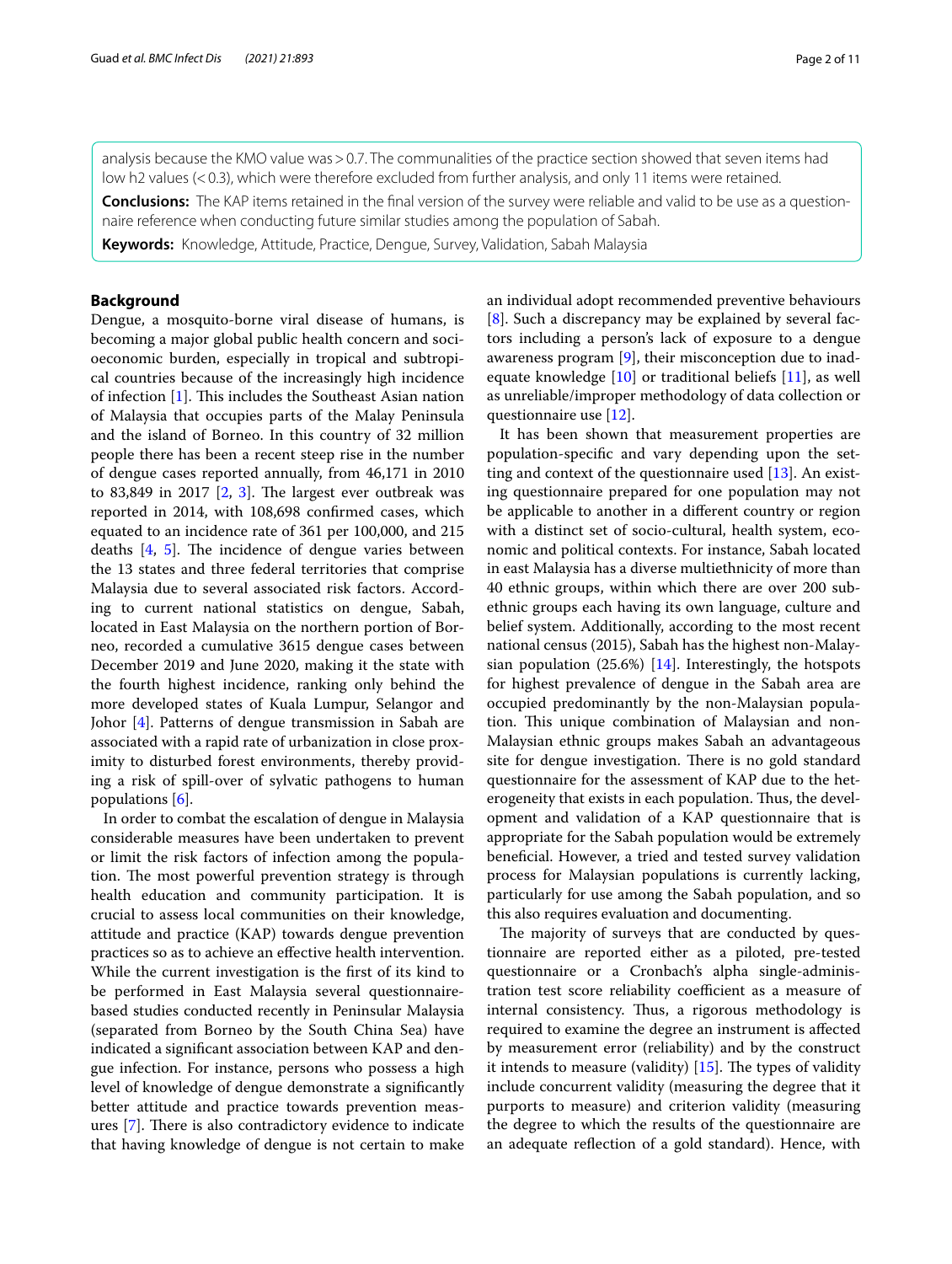the aim to assist in planning an efective health intervention towards dengue infection, an accurate measurement of psychometric properties of the KAP questionnaire that is specific to the Sabah population is needed. The present survey describes the procedures involved in the development and assessment of the reliability and validity of this KAP questionnaire.

# **Methods**

# **Ethics approval**

The survey study was approved by the Universiti Malaysia Sabah ethics committee [Ethics reference number: (53) dlm.JKN (SB)100-13] and complied with the Declaration of Helsinki. Permission to interview the respondents was obtained from the district police station [KPB Kota Kinabalu 10/8/11]. All respondents included in this study gave written informed consent before participation. Those individuals who participated remotely by completing an online survey form (Google) provided informed consent form immediately prior to clicking the "next page" button to start the survey.

## **Study design and sample size**

The survey study was designed as a cross-sectional measurement to develop and validate a questionnaire on KAP and treatment-seeking behaviour regarding dengue among the Sabah resident population. It was divided into a pilot study and a validation study involving 30 and 468 respondents, respectively. The respondent inclusion criteria included being 18 years of age or older, the ability to read Sabah Malay creole and not being a health professional. The sample size required for verification of the survey was based on the ratio of the number of items in a questionnaire to the number of respondents, with 1:10 as a preferred rule-of-thumb [[16](#page-10-15)[–18](#page-10-16)]. A sample size of 380 was required for exploratory factor analysis (EFA) whenever ten or more items were expected to have a factor loading of 0.4  $[19]$  $[19]$ . The sample size was inflated to 494 in order to account for an anticipated 30% non-response rate. The required sample size for two-parameter logistic item response theory (2-PL IRT) followed that for EFA because there is no defnitive size for IRT, although it may range from 100 to 500 samples [\[20](#page-10-18)].

## **Development of questionnaire items**

A thorough literature review was conducted to collate and review existing questionnaires related to KAP and treatment-seeking behaviour on dengue. An assessment of the level of difculty and adequacy of the questionnaire was performed by a panel of experts comprising an epidemiologist, infectious disease specialists, a statistician, and a biomedical scientist. From this process, an initial selection of 110 items was reduced to a total of 97. The items chosen for the questionnaire were adjusted according to the local setting and divided into four primary sections, as shown in Table [1.](#page-3-0) These were determined as follows: (1) Demographic factors (six items) examining demographic and socio-economic characteristics; (2) Knowledge (44 items), defned as respondents' knowledge of dengue prevention, including possible causes of dengue recurrence, symptoms, transmission, treatment and prevention, requirement for dengue precautions and recommended/non-recommended practices. This section consisted of true/false response options with a "don't know" category provided for each question. A correct answer (such as 'mosquito' as the transmission vector of dengue) received one point whereas an incorrect answer (such as 'Aedes aegypti habitually bites at midday') and a

<span id="page-3-0"></span>**Table 1** Details of questionnaire sections on sociodemographic, KAP and treatment-seeking behaviour regarding dengue

| <b>Section</b>              | No. of items | <b>Concepts measured</b>                                                                               | <b>Response options</b>       |
|-----------------------------|--------------|--------------------------------------------------------------------------------------------------------|-------------------------------|
| Sociodemographic            | 6            | Age, gender, race, marital status, level of education, occupation                                      | Closed-ended, multiple-choice |
| Knowledge                   | 44           | General knowledge of dengue: aspects related to symptoms and<br>signs, causes, exposure, and treatment | True/false/don't know         |
|                             |              |                                                                                                        | $=$ Correct answer            |
|                             |              |                                                                                                        | $0 =$ Incorrect/don't know    |
| Attitude                    | 15           | Attitudes towards dengue prevention                                                                    | 1 = Strongly agree            |
|                             |              |                                                                                                        | $2 = \text{Agree}$            |
|                             |              |                                                                                                        | $3 = Not sure$                |
|                             |              |                                                                                                        | $4$ = Disagree                |
|                             |              |                                                                                                        | $5 =$ Strongly disagree       |
| Preventive practice         | 18           | Practices to reduce Aedes mosquitoes and larvae                                                        | $=$ Yes                       |
|                             |              |                                                                                                        | $2 = No$                      |
|                             |              |                                                                                                        | $3 = Not sure$                |
|                             |              |                                                                                                        | $4 = Not$ related             |
| Treatment-seeking behaviour | 5            | Behaviour towards seeking treatment for dengue                                                         | $=$ Yes                       |
|                             |              |                                                                                                        | $2 = No$                      |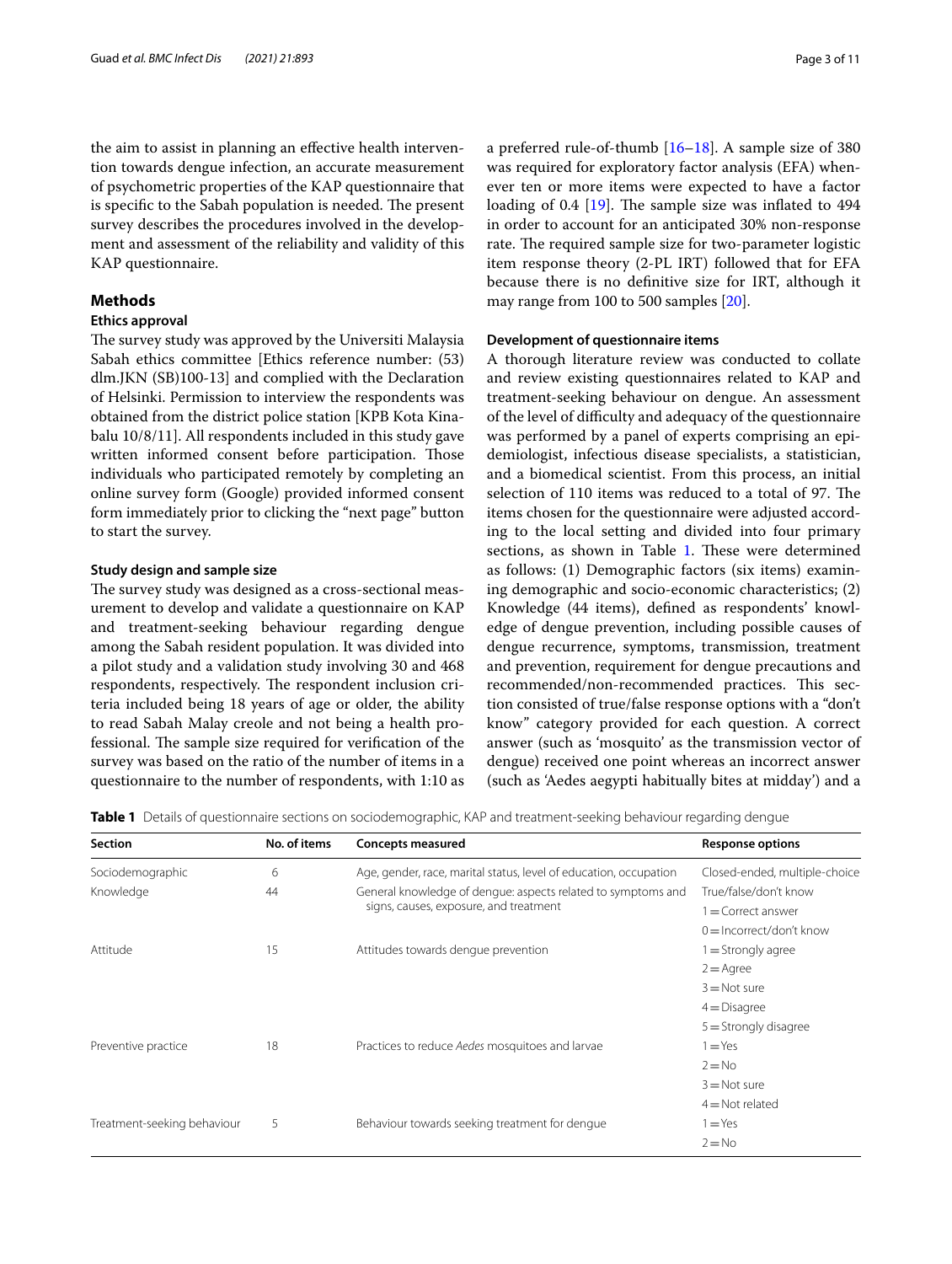"don't know" response each received zero points; (3) Attitude (15 items), defned as respondents' opinions about dengue prevention, awareness, daily care and sociocultural perspective. This section consisted of agree/ disagree response options with a "not sure" category provided for each question. Responses deemed to be either good or acceptable were awarded one point each, while all other responses received zero points; (4) Practice (18 items), defned as respondents' practice towards dengue prevention, such as action taken to avoid occurrence of infection. This section consisted of yes/ no response options with "not sure" and "not related" categories provided for each question. A point score for each respondent was determined based on their good practice, with none awarded for poor practice. A "do not have" answer did not count towards the cumulative score and the total score (denominator) was commensurately reduced. A secondary section of the questionnaire assessed treatment-seeking behaviour of respondents and consisted of a final five items. The questions used are included in an Additional fle [1](#page-9-0).

# **Pilot study**

After assessment of the content validity by the expert panel, the pilot questionnaire was pre-tested on 30 respondents recruited randomly based on local acquaintances of the researchers (conducted in September 2019). The selection criteria included Sabahan (residents of Sabah) aged 18 years old and above, no known history of dengue infection, literate in Sabah Malay creole and working in non-medical-related professions. Respondents were recruited either physically or remotely. The former individuals were required to complete the questionnaire by hand (self-administered) on a hard copy, while the latter individuals did so online by using a Google survey form. For the self-administration method, a trained research assistant was assigned to check all items on-site before ensuring the return of each completed questionnaire to the researchers. The response rate was 96.67% (29/30 participants). Respondents took an average of 15 min to complete the questionnaire.

### **Validation study**

<span id="page-4-0"></span>Based on the fndings of the pilot study, a full validation study using IRT and EFA was conducted from October 2019 to February 2020. Respondents were recruited as described for the pilot study, either by convenience sampling, undertaken in Kota Kinabalu, the state capital of Sabah (self-administration), or through an online Google survey. Remote respondents came from all fve divisions of Sabah state: Interior, Kudat, Sandakan, Tawau and West Coast. The timeline of questionnaire development and validation is shown in Fig. [1](#page-4-0).

### **Statistical analysis**

Data analysis was performed using SPSS Statistics for Windows (version 24.0) (IBM Corp., released 2011) and R software (version 3.3.2) in the R Studio environment. As the knowledge section of the questionnaire consisted of unidimensional items with dichotomous responses (correct/incorrect), it was analysed by 2-PL IRT using ltm package version 1.0  $[21]$  $[21]$ . The metrics used to assess knowledge items were difficulty index (proportion of respondents who answered the item correctly) and discrimination index (how the 'overall best' respondents compared to the 'overall worst' respondents with regard to a particular item). A difficulty index in the range of  $-3$  to 3 and a discrimination index in the range of 0.35 to 2.5 were considered acceptable [[22](#page-10-20)]. The Chi-square goodness-of-fit test determined if the observed frequencies fitted a

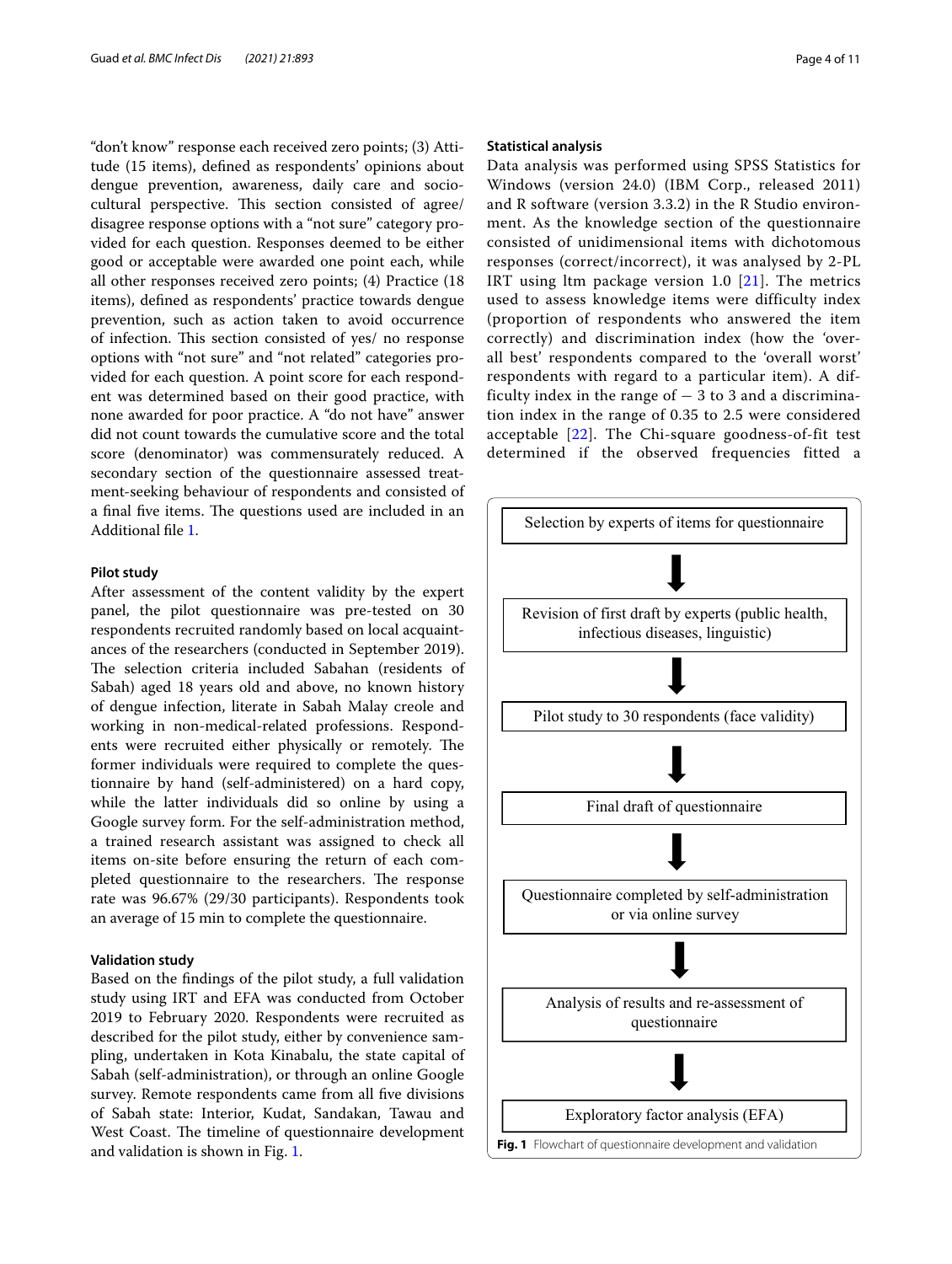specified distribution for each item [[23](#page-10-21)]. IRT analysis makes a strong assumption of unidimensionality, a property that is used to determine whether items are suitable to be summed as a total score. Modified parallel analysis determined unidimensionality, with P-value  $\geq$  0.05 indicating that the assumption was met [[24](#page-10-22)].

Attitude, practice and treatment-seeking behaviour were analysed by EFA using psy package version 1.8.4 to assess the construct validity and reliability of items in each section  $[25]$  $[25]$ . These were treated as continuous responses to allow evaluation of the dimensionality (number of factors) of items. The Kaiser-Meyer-Olkin (KMO) test measured the relative degree of correlation for a set of items in the questionnaire. A KMO value of>0.7 indicated the adequacy and suitability of data for factor analysis. Communality (h2) is the proportion of variance that is shared among a set of items, for which an h2 value  $> 0.3$  was considered acceptable. The principal axis factoring extraction method with oblimin rotation was applied in the EFA. Eigenvalues>1.0 and a scree plot inspection determined the number of factors extracted. Factor loadings of>0.4 were considered acceptable [[26\]](#page-10-24). For indicators of internal consistency, a corrected item-total correlation of>0.5 and a Cronbach's alpha score > 0.7 were considered reliable [[27](#page-10-25)].

# **Results**

# **Sociodemographic details of respondents**

The demographic characteristics of the 468 respondents who participated in this study are shown in Table [1.](#page-3-0) The most common age range of participants was 18–30 years old (41.2%) with a mean age of 28.43 ( $\pm$  9.54) years. Interestingly, most were Kadazan-Dusun (62.3%), an ethnic group indigenous to Sabah, and predominantly females (60.5%). A high proportion of respondents received tertiary education (68.6%), while 26.5% completed secondary education.

### **Knowledge**

Of a total of 44 items several were considered problematic after analysing by IRT (Table [2\)](#page-5-0). Pertaining to the diffculty parameter only 31 items were within or close to the acceptable range of  $-3$  to  $+3$ . Two items (K1.9 and K6.8) each exceeded the cut-off value of  $+3$  by a large margin, indicating that the items were too difficult. Additionally, one item (K2) was, by 2.5, slightly above the cut-off margin. Eleven items (K1.1, K1.4, K1.12, K1.18, K3.3, K4.2, K6.1, K6.2, K6.4, K6.5 and K11) had a difficulty index below the -3 cut-of value, indicating that these items were relatively easy and should be considered for exclusion. In terms of discrimination, 29 items were within or close to the acceptable range of 0.35 to 2.5. In <span id="page-5-0"></span>**Table 2** Sociodemographic characteristics of respondents

| Sociodemographic characteristic | n (%)      |
|---------------------------------|------------|
| Age (years)                     |            |
| $18 - 30$                       | 190 (41.2) |
| $31 - 40$                       | 120 (26.0) |
| $41 - 50$                       | 95 (20.6)  |
| $51 - 60$                       | 44 (9.5)   |
| $61 - 70$                       | 11(2.4)    |
| Sex                             |            |
| Female                          | 283 (60.5) |
| Ethnicity                       |            |
| Kadazan-Dusun                   | 292 (62.3) |
| Bajau                           | 50 (10.7)  |
| Rungus                          | 25(5.3)    |
| Sabah Malay                     | 19(4.1)    |
| <b>Brunei</b>                   | 13(2.8)    |
| <b>Bugis</b>                    | 13(2.8)    |
| Other                           | 56 (12.0)  |
| Marital status                  |            |
| Married                         | 273 (58.3) |
| Single                          | 190 (40.6) |
| Other                           | 5(1.2)     |
| Level of education              |            |
| College/university              | 321 (68.6) |
| Secondary school                | 124 (26.5) |
| Primary school                  | 17(3.6)    |
| No schooling                    | 6(1.3)     |
| Occupation                      |            |
| Employed                        | 257 (54.9) |
| Self-employed                   | 74 (15.8)  |
| Not working                     | 112 (23.7) |
| Student                         | 14(2.8)    |

contrast, eight items (K1.2, K1.9, K1.10, K1.11, K1.15, K1.16, K1.17 and K6.3) and two items (K2 and K6.8) had a lower discrimination index by a small and large margin, respectively. Only three items (K4.1, K4.3 and K4.4) were higher than the cut-off value of 2.5 by a large margin.

The item goodness-of-fit statistics showed that 24 items did not fit well the 2-PL IRT model (P-value  $< 0.05$ ). Furthermore, all items did not support the unidimensionality assumption of the model, as evidenced by modi-fied parallel analysis (P-value=0.01; Table [3\)](#page-6-0). Based on these fndings, in order to identify the best items representing knowledge that supports the unidimensionality assumption (P-value  $> 0.05$ ) the IRT analysis was rerun with several models using a diferent combination of items. Model 6 was selected in consideration of the importance of several poor ft items but with acceptable difficulty and discrimination values (Table  $4$ ). Hence, the fnal number of items in the knowledge section was 25,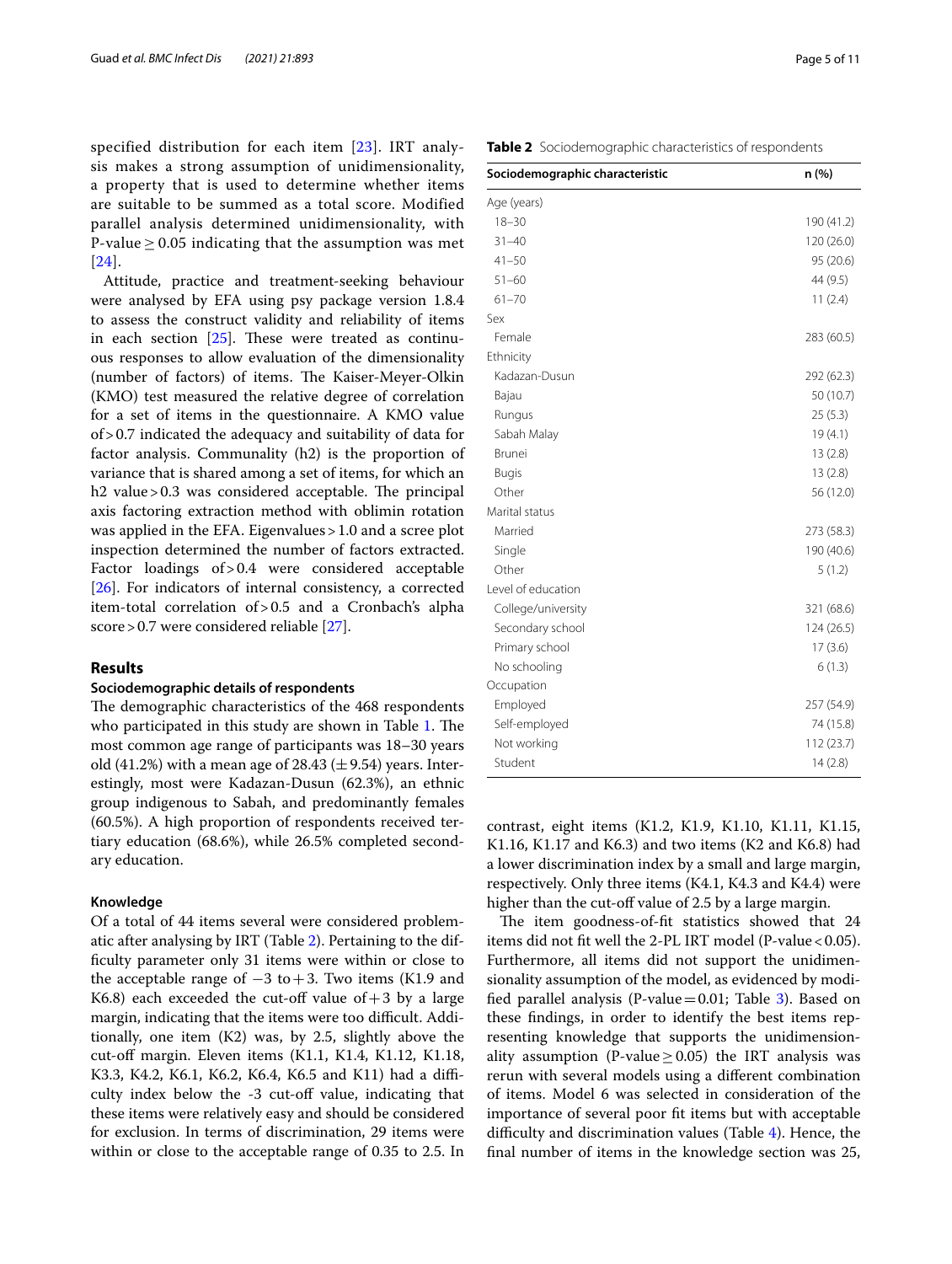| Item           | Percentage correct<br>response | <b>Difficulty index</b> | <b>Discrimination index</b> | Chi-square value | P       |
|----------------|--------------------------------|-------------------------|-----------------------------|------------------|---------|
| K1.1           | 0.96                           | $-5.24$                 | 0.66                        | 10.34            | 0.242   |
| K1.2           | 0.86                           | $-7.58$                 | 0.24                        | 15.34            | 0.053   |
| K1.3           | 0.74                           | $-3.15$                 | 0.36                        | 10.59            | 0.226   |
| K1.4           | 0.85                           | $-4.65$                 | 0.39                        | 18.65            | 0.017   |
| K1.5           | 0.81                           | $-2.79$                 | 0.59                        | 31.00            | < 0.001 |
| K1.6           | 0.69                           | $-2.37$                 | 0.36                        | 25.69            | 0.001   |
| K1.7           | 0.43                           | 0.70                    | 0.35                        | 35.38            | < 0.001 |
| K1.8           | 0.40                           | 0.82                    | 0.45                        | 47.58            | < 0.001 |
| K1.9           | 0.21                           | 10.1                    | 0.13                        | 38.56            | < 0.001 |
| K1.10          | 0.54                           | $-1.20$                 | 0.15                        | 16.91            | 0.031   |
| K1.11          | 0.61                           | $-2.48$                 | 0.20                        | 17.69            | 0.024   |
| K1.12          | 0.31                           | 1.31                    | 0.61                        | 10.36            | 0.241   |
| K1.13          | 0.22                           | 1.81                    | 0.73                        | 5.99             | 0.648   |
| K1.14          | 0.29                           | 1.95                    | 0.45                        | 23.00            | 0.003   |
| K1.15          | 0.49                           | 0.01                    | 0.21                        | 17.71            | 0.023   |
| K1.16          | 0.36                           | 3.07                    | 0.18                        | 18.96            | 0.015   |
| K1.17          | 0.38                           | 2.27                    | 0.20                        | 16.01            | 0.042   |
| K <sub>2</sub> | 0.47                           | 5.52                    | 0.02                        | 2.76             | 0.948   |
| K3.1           | 0.56                           | $-0.27$                 | 2.62                        | 27.21            | 0.001   |
| K3.2           | 0.58                           | $-0.34$                 | 2.27                        | 28.72            | < 0.001 |
| K3.3           | 0.98                           | $-7.33$                 | 0.54                        | 6.36             | 0.607   |
| K4.1           | 0.31                           | 0.36                    | 7.69                        | 9.34             | 0.314   |
| K4.2           | 0.92                           | $-5.86$                 | 0.44                        | 13.23            | 0.104   |
| K4.3           | 0.30                           | 0.37                    | 9.37                        | 9.19             | 0.327   |
| K4.4           | 0.31                           | 0.34                    | 10.66                       | 6.08             | 0.638   |
| K5.1           | 0.83                           | $-3.68$                 | 0.47                        | 43.14            | < 0.001 |
| K5.2           | 0.44                           | 0.08                    | 1.93                        | 39.16            | < 0.001 |
| K5.3           | 0.31                           | 0.57                    | 1.73                        | 41.63            | < 0.001 |
| K5.4           | 0.34                           | 0.48                    | 1.60                        | 44.05            | < 0.001 |
| K6.1           | 0.84                           | $-4.67$                 | 0.38                        | 11.57            | 0.172   |
| K6.2           | 0.96                           | $-6.95$                 | 0.47                        | 22.44            | 0.004   |
| K6.3           | 0.44                           | 1.29                    | 0.17                        | 25.46            | 0.001   |
| K6.4           | 0.99                           | $-5.16$                 | 0.93                        | 5.25             | 0.731   |
| K6.5           | 0.94                           | $-4.28$                 | 0.70                        | 24.84            | 0.002   |
| K6.6           | 0.75                           | $-3.11$                 | 0.38                        | 14.60            | 0.067   |
| K6.7           | 0.62                           | $-0.63$                 | 1.30                        | 40.37            | < 0.001 |
| K6.8           | 0.74                           | 32.21                   | $-0.03$                     | 18.06            | 0.021   |
| K7             | 0.19                           | 3.29                    | 0.44                        | 4.47             | 0.813   |
| K8.1           | 0.68                           | $-1.72$                 | 0.52                        | 18.09            | 0.021   |
| K8.2           | 0.87                           | $-3.37$                 | 0.65                        | 13.51            | 0.095   |
| K8.3           | 0.44                           | 0.85                    | 0.26                        | 9.13             | 0.332   |
| K8.4           | 0.32                           | 0.82                    | 0.93                        | 10.59            | 0.226   |
| K10            | 0.66                           | $-3.96$                 | 0.17                        | 17.33            | 0.027   |
| K11            | 0.90                           | $-5.50$                 | 0.41                        | 10.56            | 0.228   |

# <span id="page-6-0"></span>**Table 3** Results of IRT analysis of the knowledge section

Bold values indicate *p* < 0.05; statistically signifcant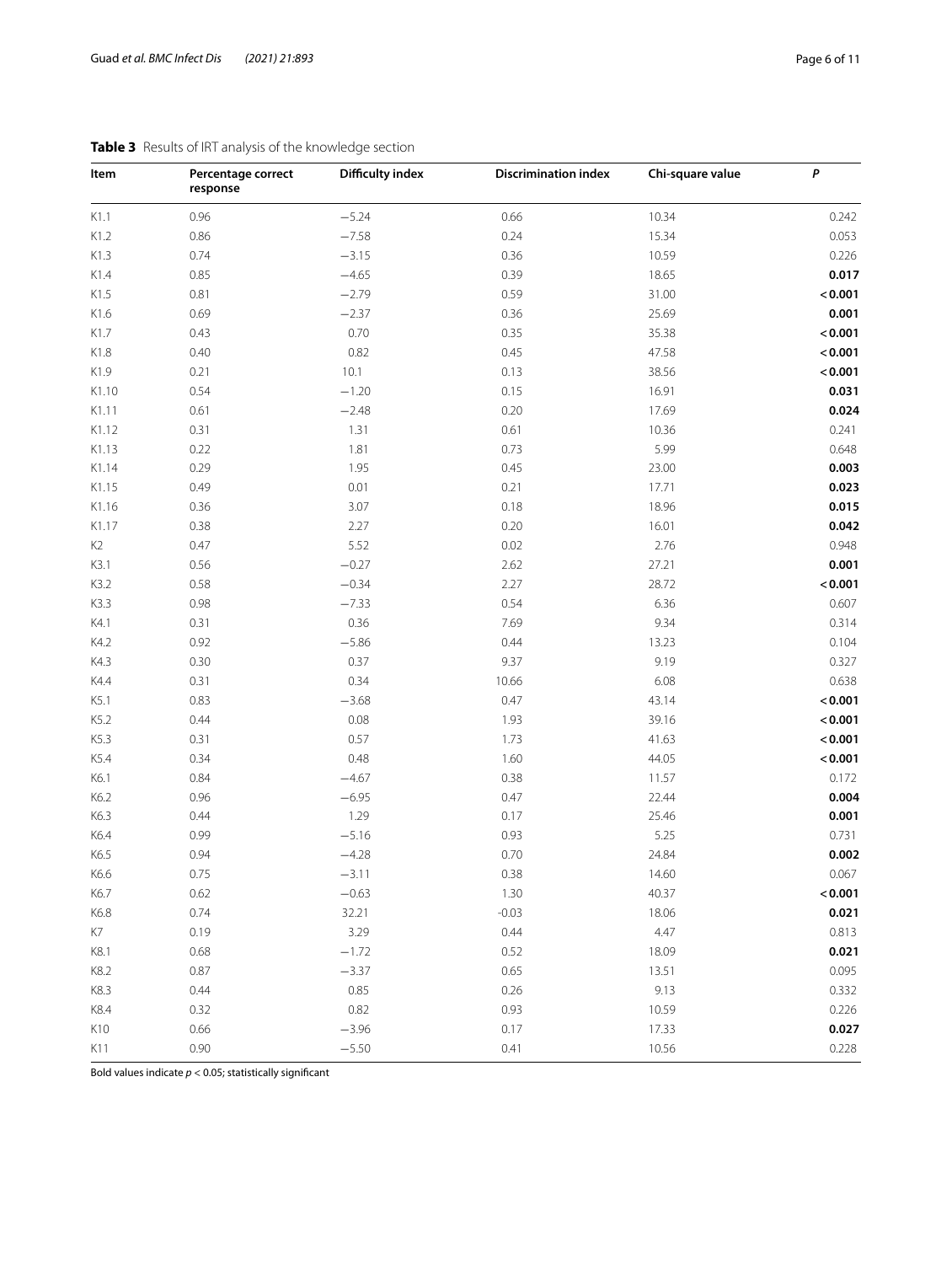## <span id="page-7-0"></span>**Table 4** Unidimensionality test for all 2-PL IRT models

| Model                    | <b>Items</b>                                                                                                                                                                                                                                                                                             |      |
|--------------------------|----------------------------------------------------------------------------------------------------------------------------------------------------------------------------------------------------------------------------------------------------------------------------------------------------------|------|
|                          | All items in the knowledge section                                                                                                                                                                                                                                                                       | 0.01 |
| $\overline{\phantom{a}}$ | Excluding 2 items that are too difficult and with low discrimination and poor item fit: K1.9 and K6.8                                                                                                                                                                                                    | 0.01 |
| 3                        | Excluding 7 items that are too easy or too difficult and with poor item fit: K1.4, K1.9, K5.1, K6.2, K6.5, K6.8, K10                                                                                                                                                                                     | 0.01 |
| $\overline{4}$           | Excluding 9 items with low discrimination and with poor item fit:nK1.9, K1.10, K1.11, K1.15, K1.16, K1.17, K6.3, K6.8, K10                                                                                                                                                                               | 0.01 |
| 5.                       | Excluding all 25 items with poor item fit: K1.4, K1.5, K1.6, K1.7, K1.8, K1.9, K1.10, K1.11, K1.14, K1.15, K1.16, K1.17, K3.1, K3.2, K5.1,<br>K5.2, K5.3, K5.4, K6.2, K6.3, K6.5, K6.7, K6.8, K8.1, K10                                                                                                  | 0.63 |
| 6                        | Including 19 items with good item fit +6 items with poor item fit but with acceptable difficulty and discrimination and con-<br>sidered important: K1.1, K1.2, K1.3, K1.12, K1.13, K2, K3.3, K4.1, K4.2, K4.3, K4.4, K6.1, K6.4, K6.6, K7, K8.2, K8.3, K8.4, K11 + K5.1,<br>K5.2, K5.3, K5.4, K6.7, K8.1 | 0.29 |

<span id="page-7-1"></span>**Table 5** IRT analysis of fnal 25 items retained in the knowledge section

| Item           | Difficulty index | <b>Discrimination</b><br>index | Chi-square<br>value | P       |
|----------------|------------------|--------------------------------|---------------------|---------|
| K1             |                  |                                |                     |         |
| K1.1           | $-5.24$          | 0.66                           | 10.34               | 0.242   |
| K1.2           | $-7.58$          | 0.24                           | 15.34               | 0.053   |
| K1.3           | $-3.15$          | 0.36                           | 10.59               | 0.226   |
| K1.12          | 1.31             | 0.61                           | 10.36               | 0.241   |
| K1.13          | 1.81             | 0.73                           | 5.99                | 0.648   |
| K <sub>2</sub> | 5.52             | 0.02                           | 2.76                | 0.948   |
| K <sub>3</sub> |                  |                                |                     |         |
| K3.3           | $-7.33$          | 0.54                           | 6.36                | 0.607   |
| K4             |                  |                                |                     |         |
| K4.1           | 0.36             | 7.69                           | 9.34                | 0.314   |
| K4.2           | $-5.86$          | 0.44                           | 13.23               | 0.104   |
| K4.3           | 0.37             | 9.37                           | 9.19                | 0.327   |
| K4.4           | 0.34             | 10.66                          | 6.08                | 0.638   |
| K <sub>5</sub> |                  |                                |                     |         |
| K5.1           | $-3.68$          | 0.47                           | 43.14               | < 0.001 |
| K5.2           | 0.08             | 1.93                           | 39.16               | < 0.001 |
| K5.3           | 0.57             | 1.73                           | 41.63               | < 0.001 |
| K5.4           | 0.48             | 1.60                           | 44.05               | < 0.001 |
| K6             |                  |                                |                     |         |
| K6.1           | $-4.67$          | 0.38                           | 11.57               | 0.172   |
| K6.4           | $-5.16$          | 0.93                           | 5.25                | 0.731   |
| K6.6           | $-3.11$          | 0.38                           | 14.60               | 0.067   |
| K6.7           | $-0.63$          | 1.30                           | 40.37               | < 0.001 |
| K7             | 3.29             | 0.44                           | 4.47                | 0.813   |
| K8             |                  |                                |                     |         |
| K8.1           | $-1.72$          | 0.52                           | 18.09               | 0.021   |
| K8.2           | $-3.37$          | 0.65                           | 13.51               | 0.095   |
| K8.3           | 0.85             | 0.26                           | 9.13                | 0.332   |
| K8.4           | 0.82             | 0.93                           | 10.59               | 0.226   |
| K11            | $-5.50$          | 0.41                           | 10.56               | 0.228   |

Bold values indicate  $p < 0.05$ ; statistically significant

<span id="page-7-2"></span>**Table 6** The fnal eight items retained in the attitude section

| <b>Attitude towards</b><br>dengue prevention | <b>EFA</b>            |                                         |  |
|----------------------------------------------|-----------------------|-----------------------------------------|--|
| Item                                         | <b>Factor loading</b> | Reliability (Cronbach's alpha<br>score) |  |
| A <sub>2</sub>                               | 0.68                  | 0.83                                    |  |
| A7                                           | 0.80                  |                                         |  |
| A8                                           | 0.41                  |                                         |  |
| A10                                          | 0.86                  |                                         |  |
| A11                                          | 0.51                  |                                         |  |
| A12                                          | 0.61                  |                                         |  |
| A14                                          | 0.37                  |                                         |  |
| A15                                          | 0.74                  |                                         |  |

with an average Cronbach's alpha score of 0.75 (95% CI 0.72–0.78) (Table [5\)](#page-7-1).

# **Attitude**

The KMO value for the attitude section was  $> 0.7$ , indicating that data are suitable for factor analysis. Based on communalities, there were six items (A1, A3, A5, A6, A9 and A13) that had very low h2 values and thus were excluded from further analysis (as they would not correlate with other items that explain attitudes regarding dengue). Two items (A4 and A14) had a low factor loading  $( $0.4$ ) but they were retained in the analysis as a fac$ tor loading>0.3 is considered as the minimal accepted value. Three items  $(A4, A8$  and  $A14)$  had a low correlation  $(0.5)$  with the total, as shown in the corrected item-total correlations. Interestingly, by excluding item A4 the overall Cronbach's alpha score increased while it remained the same after excluding items A8 and A14. Due to this, only item A4 was excluded from the analysis. Overall, only eight items (A2, A7, A8, A10, A11, A12, A14 and A15) retained in the attitude section were considered as reliable (Table [6](#page-7-2)).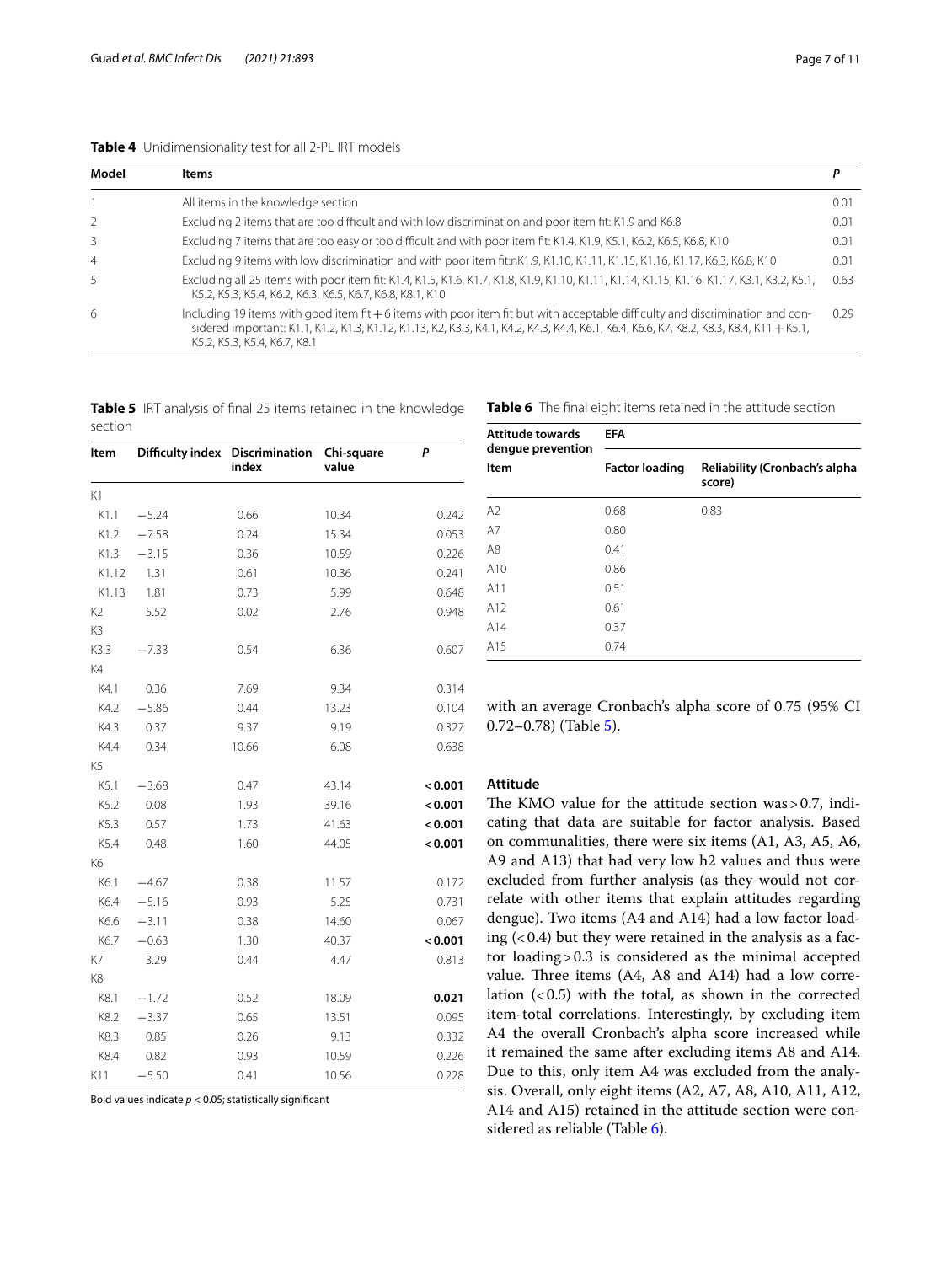# **Practice**

For the practice section, the data were suitable for factor analysis as the KMO value was>0.7. Seven items (P9, P10, P11, P12, P14, P16 and P18) had low h2 values  $(< 0.3$ ) and thus were excluded from further analysis. All remaining items had acceptable factor loading values  $(>0.4)$  and corrected item-total correlation values  $(>0.5)$ . In conclusion, 11 items (P1, P2, P3, P4, P5, P6, P7, P8, P13, P15 and P17) were retained in the practice section (Table [7](#page-8-0)).

# **Treatment-seeking behaviour**

In comparison to the attitude and practice sections, the KMO value of treatment-seeking behaviour section was<0.7. Hence, this section was not suitable for factor analysis as the items did not measure an underlying construct that can explain behaviour regards dengue. However, factor analysis was still conducted to confrm the results. The factor loading and corrected item-total correlation values for four items (B3, B4, B5 and B6) were not acceptable as their factor loadings of>0.4 and corrected item-total correlation of > 0.5, which was considered not reliable. Hence, this section was removed from further analysis.

# **Discussion**

To the best of our knowledge this is the frst report to describe the development and assessment of content validity, face validity, constructs validity and reliability of a KAP questionnaire for the resident population of Sabah, Malaysia, in order to inform the planning of an efective local health intervention for dengue infection. Overall, the results of the IRT analysis for knowledge and the EFA for attitude and practice indicated that the measurement model for each construct should undergo modifcation to improve the model fit. The final version of the KAP questionnaire consisted of 25 knowledge items, eight attitude items and 11 practice items, each of which is reliable and valid for the Sabah population.

The IRT analysis of the knowledge section found several items to be problematic in terms of their relevance to measuring knowledge of dengue infection. As such, those items were excluded from further analysis. The ideal parameter range for discrimination values is from minus infnity to plus infnity; however, questions with negative fgures of discrimination are recognized as problematic because they infer that participants with a high score are less expected to support more stringent response alternatives  $[28]$  $[28]$ . The items retained in the final model were based on unidimensionality, where the P-value is more than  $\alpha$  (>0.05). All 25 retained items (out of 44) in the knowledge section had acceptable difficulty and discrimination values. Moreover, the average Cronbach's alpha score was 0.75, indicating that the knowledge section of the questionnaire may be considered as reliable  $[29]$  $[29]$ . This value is comparable to those obtained from previously published validation studies on KAP in Malaysia [\[30](#page-10-28), [31](#page-11-0)].

For the attitude section, eight out of 15 items were retained, revealing close relations between factors and items [[32\]](#page-11-1). Six items were excluded from further analysis as very low h2 values indicated that they are not correlated with other items that explain attitudes towards dengue prevention. In addition, one item was excluded in spite of having the minimally accepted factor loading value because the overall Cronbach's alpha score increased when it was removed from analysis. The reliability analysis of items retained in the attitude section indicated an acceptable Cronbach's alpha value of 0.83, demonstrating internal consistency. This internal consistency for attitude was higher than that obtained in a prior

<span id="page-8-0"></span>**Table 7** The fnal 11 items retained in the practice section

| Practice to prevent or reduce Aedes mosquito adults and<br>larvae | <b>EFA</b>            |                                      |  |
|-------------------------------------------------------------------|-----------------------|--------------------------------------|--|
| Item                                                              | <b>Factor loading</b> | Reliability (Cronbach's alpha score) |  |
| P <sub>1</sub>                                                    | 0.67                  | 0.86                                 |  |
| P <sub>2</sub>                                                    | 0.77                  |                                      |  |
| P <sub>3</sub>                                                    | 0.76                  |                                      |  |
| <b>P4</b>                                                         | 0.63                  |                                      |  |
| P <sub>5</sub>                                                    | 0.69                  |                                      |  |
| P6                                                                | 0.55                  |                                      |  |
| P7                                                                | 0.52                  |                                      |  |
| P <sub>8</sub>                                                    | 0.56                  |                                      |  |
| P13                                                               | 0.56                  |                                      |  |
| P15                                                               | 0.50                  |                                      |  |
| P17                                                               | 0.50                  |                                      |  |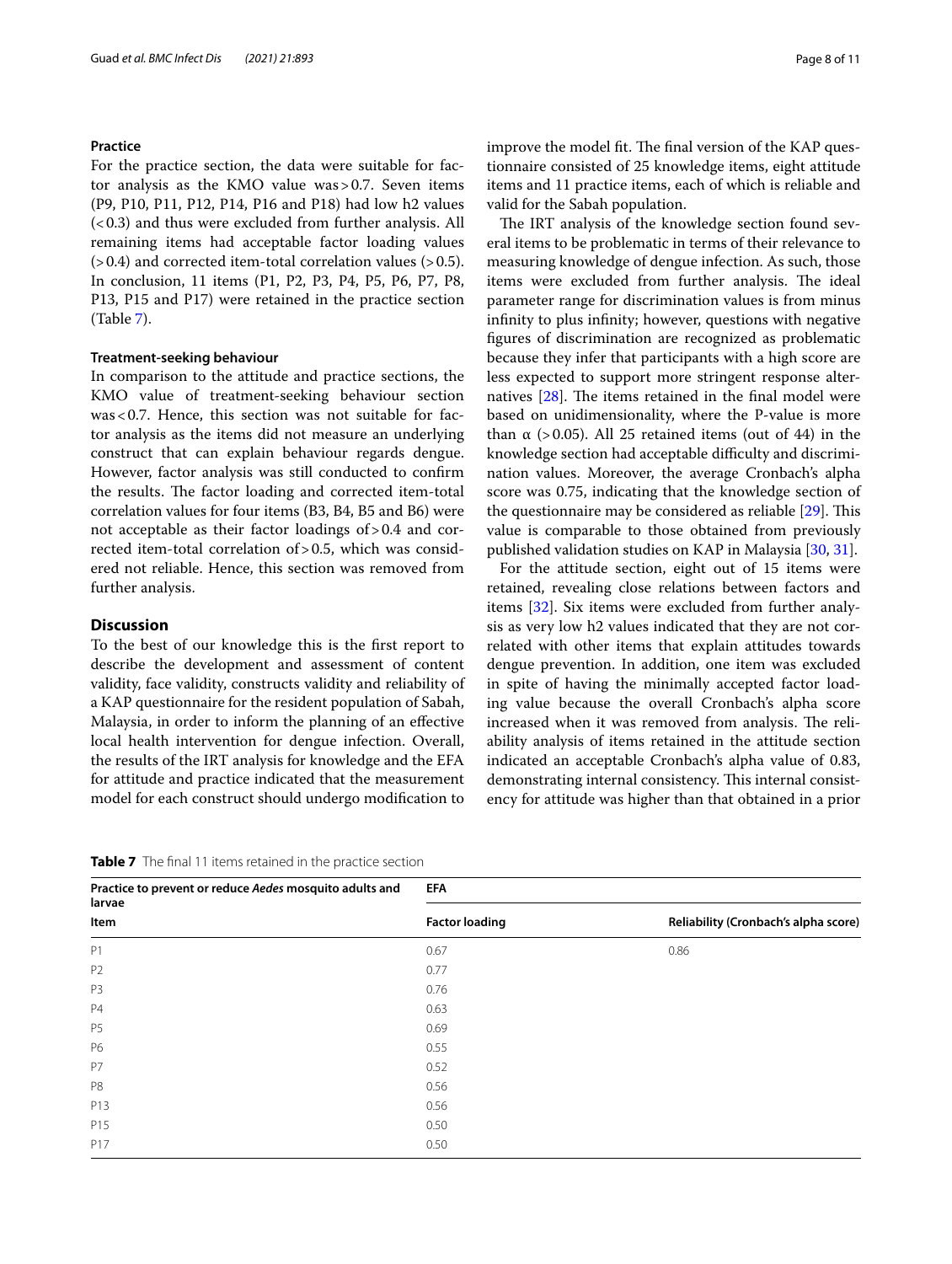study performed in Perak state, Malaysia (Cronbach's alpha $=0.638$ ) [[33](#page-11-2)].

In regard to practice, 11 out of 18 items were retained as each having an acceptable factor loading value (>0.4) and corrected item-total correlation value  $(>0.5)$ . In some KAP survey guidelines it is recommended that developers start with a large number of items and apply item reduction techniques to select a small number of final items  $[13]$  $[13]$ . The 11 items retained in the practice section were reliable with acceptable a Cronbach's alpha score of 0.86 demonstrating internal consistency. This value is higher than that attained in the one previous study reported in Malaysia, undertaken in Perak state  $(0.79)$  [[33](#page-11-2)].

Lastly, the treatment-seeking behaviour section showed poor psychometric properties. The factor analysis was not suitable, while the reliability analysis indicated an unacceptable Cronbach's alpha score, demonstrating low internal consistency. Hence, this section was removed from analysis.

The present study has several limitations. Firstly, the participants were recruited only from Sabah, Malaysia, as the questionnaire was intended to be used specifcally for the Sabahan population. Thus, cross-validation studies are needed in other parts of East Malaysia, as well as extended to Peninsular Malaysia, for application of the questionnaire among other communities. Secondly, IRT and EFA were used in this study to assess reliability and validity; however, it is recommended that in future confrmatory factor analysis should be conducted to validate the EFA model. Thirdly, the initial design of the questionnaire allowed respondents to choose a "don't know" response for any item. In a number of cases, this action may have excluded them from being taking into account when calculating a total score, which in turn prevented a better determination of the KAP. In retrospect, a "best guess" response option is more helpful than a nonanswer to diagnosis, and therefore we have made this minor modifcation to the questionnaire.

Although this is a convenience sampling, in order to ensure that the data collection was representative respondents were recruited from across the entire state. Ethnicity is the foremost sample characteristic that may not be representative. Sabah is multiethnic, with ethnicity distributions that are not equal among the state's fve divisions. For example, Rungus ethnics are more prevalent in Kudat division, Kadazandusun, Brunei, Bajau, and Sabah Malay in West Coast division, while Bugis and Suluk ethnics are located predominantly in Tawau & Sandakan division. In addition, there are smaller minority groups in Sabah that are defned simply as "others" in Malaysian census data. Hence, it cannot be excluded that the study's ethnicity distribution is not representative of the Sabah population as a whole. Such non-representativeness may have biased the outcomes. We acknowledge the particular importance of representativeness when estimating item discrimination and difficulty as both may depend on the specifc sample.

## **Conclusion**

In this study a new KAP questionnaire on dengue was developed and validated for the Sabah population in Malaysia, which may serve as a survey reference for researchers wishing to study Sabahan communities. In our validated KAP questionnaire, the fnal model has four sections and comprises 50 items, consisting of six items on sociodemographic information, 25 items on knowledge, eight items on attitude and 11 items on preventive practice. Evidence from IRT analysis and EFA indicates that the knowledge, attitude and practice sections are psychometrically valid, while each also demonstrates good reliability. However, the psychometric properties of the treatment-seeking behaviour section are unsatisfactory, suggesting that further development of this section is warranted in future studies. Moreover, further investigation, such as confrmatory factor analysis, is warranted to confrm the KAP scales.

#### **Abbreviations**

KAP: Knowledge, attitude and preventive practice; 2-PL IRT: Two-parameter logistic item response theory; KMO: Kaiser-Meyer-Olkin; EFA: Exploratory factor analysis.

### **Supplementary Information**

The online version contains supplementary material available at [https://doi.](https://doi.org/10.1186/s12879-021-06606-6) [org/10.1186/s12879-021-06606-6](https://doi.org/10.1186/s12879-021-06606-6).

<span id="page-9-0"></span>**Additional fle 1.** Questionnaire use to assess knowledge, attitude, preventive practice, and treatment seeking behaviour on dengue among residents of Sabah population.

### **Acknowledgements**

We wish to thank Mohammad Safree Jefree, Yuan Seng Wu, Nelbon Giloi and Chandrika Murugaiah for assistance drafting the initial research plan. We appreciate the cooperation of all respondents for their willingness to participate in the survey.

#### **Authors' contributions**

RMG and EM contributed equally to this article. RM, EM and NA designed the study. RMG, MA, SDS and MSS contributed to data collection. All authors analyzed and interpreted the data. All authors read and approved the fnal version of the manuscript.

### **Funding**

The research work received fnancial support from the Universiti Malaysia Sabah: Skim Penyelidikan Pensyarah Lantikan Baru (SLB0181-2018) and Skim Penyelidikan Bidang Keutamaan (SBK0414-2018). The funding bodies played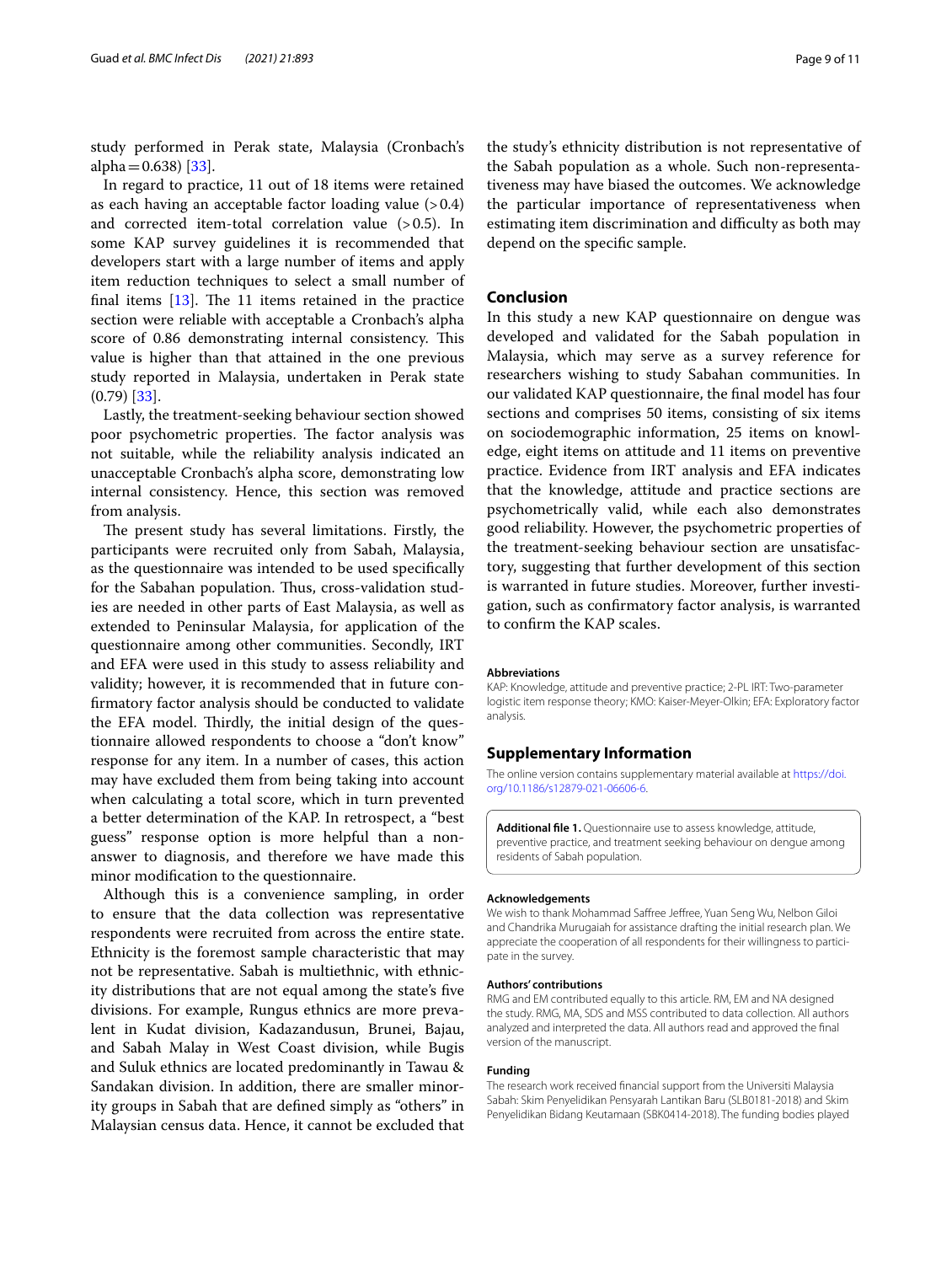no role in the design of the study and collection, analysis, and interpretation of data and in writing the manuscript.

### **Availability of data and materials**

All data generated or analysed during this study are included in this published article [and its Additional fle [1\]](#page-9-0).

# **Declarations**

### **Ethics approval and consent to participate**

The survey study was approved by the Universiti Malaysia Sabah ethics committee [Ethics reference number: (53) dlm.JKN (SB)100-13] and complied with the Declaration of Helsinki. Permission to interview the respondents was obtained from the district police station [KPB Kota Kinabalu 10/8/11]. All respondents included in this study gave written informed consent before participation.

#### **Consent for publication**

Not applicable.

### **Competing interests**

All authors declare no competing interest.

#### **Author details**

<sup>1</sup> Department of Pharmaceutical Life Sciences, Faculty of Pharmacy, Universiti Malaya, 50603 Kuala Lumpur, Malaysia. <sup>2</sup> Department of Biomedical Science and Therapeutics, Faculty of Medicine and Health Sciences, Universiti Malaysia Sabah, 88400 Kota Kinabalu, Malaysia. <sup>3</sup> Regenerative Medicine Cluster, Advanced Medical and Dental Institute, Universiti Sains Malaysia, Bertam, 13200 Kepala Batas, Pulau Pinang, Malaysia. <sup>4</sup> Faculty of Medicine, Universiti Malaya, 50603 Kuala Lumpur, Malaysia. <sup>5</sup>Asia-Europe Institute, Universiti Malaya, 50603 Kuala Lumpur, Malaysia. <sup>6</sup>Infectious Diseases Research Group, School of Health, Medical and Applied Sciences, Central Queensland University, Brisbane, QLD 4000, Australia. <sup>7</sup> College of Health and Human Sciences, Charles Darwin University, Casuarina, NT 0810, Australia. <sup>8</sup>College of Health Sciences, Vin University, Gia Lam District, Hanoi, Vietnam. <sup>9</sup>Department of Community Medicine, School of Medicine, Faculty of Medicine, Bioscience and Nursing, MAHSA University, 42610 Selangor, Malaysia. <sup>10</sup>Faculty of Medicine and Health Sciences, UCSI University, 56000 Kuala Lumpur, Malaysia.<br><sup>11</sup>Department of Pathobiology and Medical Diagnostic, Faculty of Medicine and Health Science, Universiti Malaysia Sabah, 88400 Kota Kinabalu, Malaysia.

### Received: 4 October 2020 Accepted: 23 August 2021 Published online: 31 August 2021

### **References**

- <span id="page-10-0"></span>1. Wilder-Smith A, Chawla T, Ooi EE. Dengue: an expanding neglected tropical disease. In: Neglected Tropical Diseases-East Asia 2019; 65–84. Springer, Cham. [https://doi.org/10.1007/978-3-030-12008-5\\_4](https://doi.org/10.1007/978-3-030-12008-5_4)
- <span id="page-10-1"></span>2. Mohd-Zaki AH, Brett J, Ismail E, L'Azou M. Epidemiology of dengue disease in Malaysia (2000–2012): a systematic literature review. PLoS Negl Trop Dis. 2014;8(11): e3159. <https://doi.org/10.1371/journal.pntd.0003159>.
- <span id="page-10-2"></span>3. Ahmad MAM, Kumarasamy V, Ngau YY, Leong CL, Koay CA. A review of dengue fever with special reference to Malaysia. Asian J Res Infect Dis. 2018. [https://doi.org/10.9734/ajrid/2018/v1i229764.](https://doi.org/10.9734/ajrid/2018/v1i229764)
- <span id="page-10-3"></span>4. Ministry of Health, Malaysia. iDengue For Communities information system; 2013.
- <span id="page-10-4"></span>5. World Health Organization (WHO). Health Information and Intelligence Platform: World Health Organization Regional Office for the Western Pacifc (WPRO); 2014.
- <span id="page-10-5"></span>6. Murphy A, Rajahram GS, Jilip J, Maluda M, William T, Hu W, et al. Incidence and epidemiological features of dengue in Sabah, Malaysia. PLoS Negl Trop Dis. 2020;14(5): e0007504. [https://doi.org/10.1371/journal.pntd.](https://doi.org/10.1371/journal.pntd.0007504) [0007504](https://doi.org/10.1371/journal.pntd.0007504).
- <span id="page-10-6"></span>7. Rosli WR, Rahman SA, Parhar JK, Suhaimi MI. Positive impact of educational intervention on knowledge, attitude, and practice towards dengue among university students in Malaysia. J Public Health. 2019;27(4):461– 71. <https://doi.org/10.1007/s10389-018-0971-z>.
- <span id="page-10-7"></span>8. Selvarajoo S, Liew JW, Tan W, Lim XY, Refai WF, et al. Knowledge, attitude and practice on dengue prevention and dengue seroprevalence in a dengue hotspot in Malaysia: a cross-sectional study. Sci Rep. 2020;10(1):1–3. [https://doi.org/10.1038/s41598-020-66212-5.](https://doi.org/10.1038/s41598-020-66212-5)
- <span id="page-10-8"></span>9. Boonchutima S, Kachentawa K, Limpavithayakul M, Prachansri A. Longitudinal study of Thai people media exposure, knowledge, and behavior on dengue fever prevention and control. J Infect Public Health. 2017;10(6):836–41. [https://doi.org/10.1016/j.jiph.2017.01.016.](https://doi.org/10.1016/j.jiph.2017.01.016)
- <span id="page-10-9"></span>10. Lugova H, Wallis S. Cross-sectional survey on the dengue knowledge, attitudes and preventive practices among students and staff of a public university in Malaysia. J Community Health. 2017;42(2):413–20. [https://](https://doi.org/10.1007/s10900-016-0270-y) [doi.org/10.1007/s10900-016-0270-y.](https://doi.org/10.1007/s10900-016-0270-y)
- <span id="page-10-10"></span>11. Xu JW, Liu H, Yaw B, Nbwi HS. The health beliefs, dengue knowledge and control behaviors among internally displaced persons versus local residents in Kachin Special Region II, Myanmar. PLoS Negl Trop Dis. 2020;14(6): e0008321. <https://doi.org/10.1371/journal.pntd.0008321>.
- <span id="page-10-11"></span>12. Lentillon-Kaestner V, Guillet-Descas E, Martinent G, Cece V. Validity and reliability of questionnaire on perceived professional identity among teachers (QIPPE) scores. Stud Educ Eval. 2018;59:235–43. [https://doi.org/](https://doi.org/10.1016/j.stueduc.2018.09.003) [10.1016/j.stueduc.2018.09.003](https://doi.org/10.1016/j.stueduc.2018.09.003).
- <span id="page-10-12"></span>13. Terwee CB, Bot SD, de Boer MR, van der Windt DA, Knol DL, et al. Quality criteria were proposed for measurement properties of health status questionnaires. J Clin Epidemiol. 2007;60(1):34–42. [https://doi.org/10.1016/j.](https://doi.org/10.1016/j.jclinepi.2006.03.012) [jclinepi.2006.03.012](https://doi.org/10.1016/j.jclinepi.2006.03.012).
- <span id="page-10-13"></span>14. Department of Information Malaysia. Populations by States and Ethnic Groups, 2015.
- <span id="page-10-14"></span>15. Terwee CB, Mokkink LB, van Poppel MN, Chinapaw MJ, van Mechelen W, et al. Qualitative attributes and measurement properties of physical activity questionnaires. Sports Med. 2010;40(7):525–37. [https://doi.org/10.](https://doi.org/10.2165/11531370-000000000-00000) [2165/11531370-000000000-00000.](https://doi.org/10.2165/11531370-000000000-00000)
- <span id="page-10-15"></span>16. Costello AB, Osborne J. Best practices in exploratory factor analysis: four recommendations for getting the most from your analysis. Pract Assess Res Eval. 2005;10(1):7.<https://doi.org/10.7275/jyj1-4868>.
- 17. MacCallum RC, Widaman KF, Preacher KJ, Hong S. Sample size in factor analysis: the role of model error. Multivar Behav Res. 2001;36(4):611–37. [https://doi.org/10.1207/S15327906MBR3604\\_06](https://doi.org/10.1207/S15327906MBR3604_06).
- <span id="page-10-16"></span>18. Rattray J, Jones MC. Essential elements of questionnaire design and development. J Clin Nurs. 2007;16(2):234–43. [https://doi.org/10.1111/j.](https://doi.org/10.1111/j.1365-2702.2006.01573.x) [1365-2702.2006.01573.x](https://doi.org/10.1111/j.1365-2702.2006.01573.x).
- <span id="page-10-17"></span>19. Guadagnoli E, Velicer WF. Relation of sample size to the stability of component patterns. Psychol Bull. 1988;103(2):265. [https://doi.org/10.1037/](https://doi.org/10.1037/0033-2909.103.2.265) [0033-2909.103.2.265.](https://doi.org/10.1037/0033-2909.103.2.265)
- <span id="page-10-18"></span>20. Edelen MO, Reeve BB. Applying item response theory (IRT) modeling to questionnaire development, evaluation, and refnement. Qual Life Res. 2007;16(1):5–18. [https://doi.org/10.1007/s11136-007-9198-0.](https://doi.org/10.1007/s11136-007-9198-0)
- <span id="page-10-19"></span>21. Rizopoulos D. ltm: an R package for latent variable modeling and item response theory analyses. J Stat Softw. 2006;17(5):1–25.
- <span id="page-10-20"></span>22. Aday LA, Cornelius LJ. Designing and conducting health surveys: a comprehensive guide. New Jersey: Wiley; 2006.
- <span id="page-10-21"></span>23. Baker FB. The basics of item response theory; 2001. [http://ericae.net/irt/](http://ericae.net/irt/baker) [baker](http://ericae.net/irt/baker).
- <span id="page-10-22"></span>24. Drasgow F, Lissak RI. Modifed parallel analysis: a procedure for examining the latent dimensionality of dichotomously scored item responses. J Appl Psychol. 1983;68(3):363. [https://doi.org/10.1037/0021-9010.68.3.36325.](https://doi.org/10.1037/0021-9010.68.3.36325)
- <span id="page-10-23"></span>25. Revelle W. Psych: procedures for personality and psychological research. Evanston: Northwestern University; 2013.
- <span id="page-10-24"></span>26. Stevens JP. Applied multivariate statistics for the social sciences. Routledge; 2012.
- <span id="page-10-25"></span>27. DeVellis RF. Scale development: theory and applications, vol. 26. California: Sage Publications; 2016.
- <span id="page-10-26"></span>28. Yang FM. Item response theory for measurement validity. Shanghai Arch Psychiatry. 2014;26(3):171. [https://doi.org/10.3969/j.issn.1002-0829.2014.](https://doi.org/10.3969/j.issn.1002-0829.2014.03.010) [03.010](https://doi.org/10.3969/j.issn.1002-0829.2014.03.010).
- <span id="page-10-27"></span>29. Zhang X, Tan SS, Bilajac L, Alhambra-Borrás T, Garcés-Ferrer J, et al. Reliability and validity of the Tilburg frailty indicator in 5 European countries. J Am Med Dir Assoc. 2020;21(6):772–9. [https://doi.org/10.1016/j.jamda.](https://doi.org/10.1016/j.jamda.2020.03.019) [2020.03.019](https://doi.org/10.1016/j.jamda.2020.03.019).
- <span id="page-10-28"></span>30. Al-Dubai SA, Ganasegeran K, Mohanad Rahman A, Alshagga MA, Saif-Ali R. Factors afecting dengue fever knowledge, attitudes and practices among selected urban, semi-urban and rural communities in Malaysia. Southeast Asian J Trop Med Public Health. 2013;44(1):37-49.31.